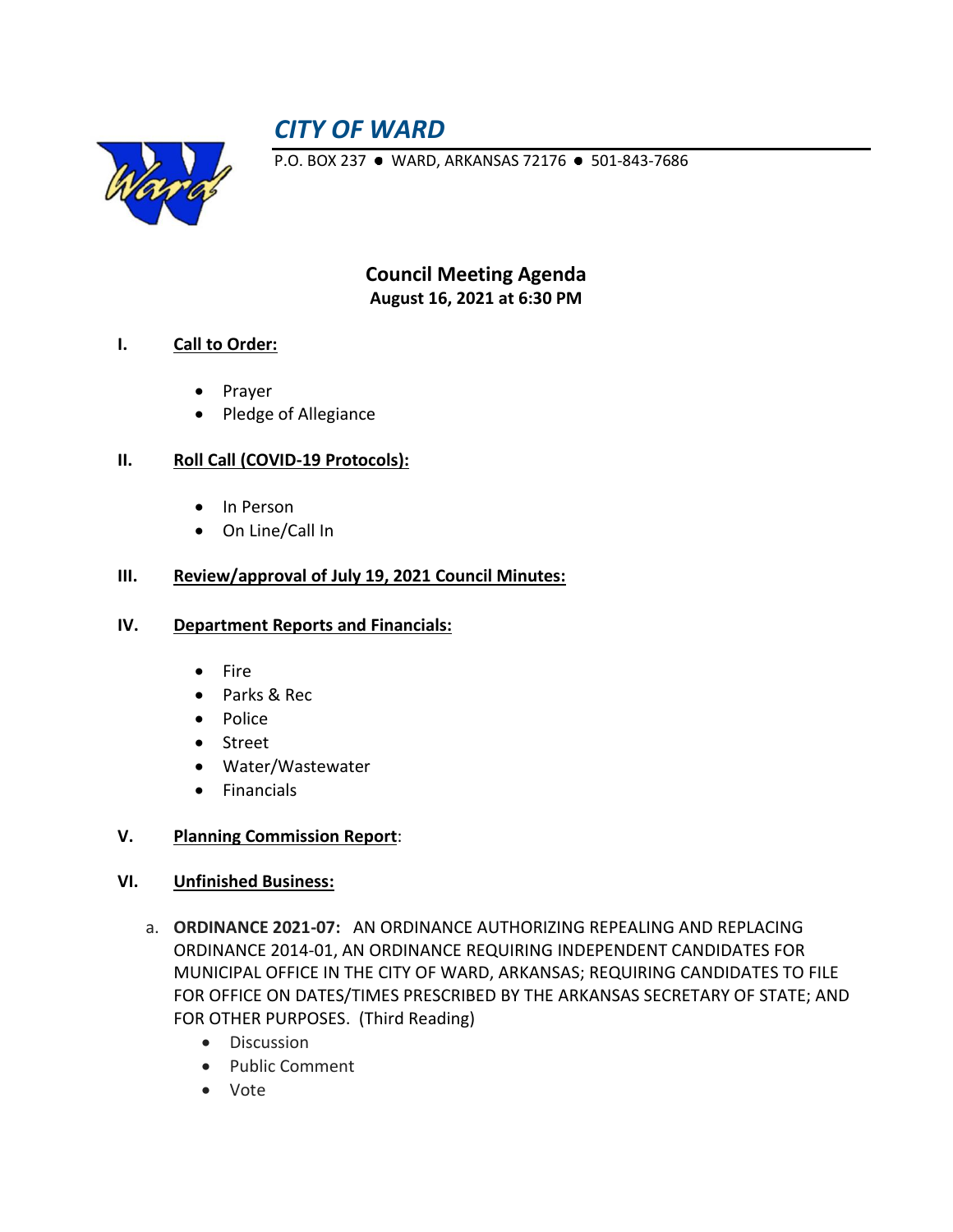- b. **ORDINANCE 2021-08**: AN ORDINANCE AUTHORIZING A CHANGE TO THE CITY OF WARD PERSONNEL HANDBOOK (First Reading)
	- Discussion
	- Public Comment
	- Vote

# **VI New Business:**

- a. **ORDINANCE 2021-09**: AN ORDINANCE AUTHORIZING THE ISSUANCE AND SALE OF WATER AND SEWER REVENUE REFUNDING BONDS TO REFUND CERTAIN OUTSTANDING BONDS; PROVIDING FOR THE PAYMENT OF THE PRINCIPAL OF AND INTEREST ON THE BONDS; CONFIRMING WATER AND SEWER RATES; PRESCRIBING OTHER MATTERS RELATING THERETO; AND DECLARING AN EMERGENCY.
	- Discussion
	- Public Comment
	- Vote
- b. **ORDINANCE 2021-10**: AN ORDINANCE REPEALING AND REPLACING ORDINANCE O-CF-F-89, AN ORDINANCE ESTABLISHING A MUNICIPAL VOLUNTEER FIRE DEPARTMENT; DECLARING AN EMERGENCY, AND FOR OTHER PURPOSES.
	- Discussion
	- Public Comment
	- Vote
- c. **ORDINANCE 2021-11:** AN ORDINANCE REPEALING AND REPLACING ORDINANCE O-2012- 05; ADOPTING AND PROMULGATING ANEW POLICE DEPARTMENT "POLICIES AND PROCEDURES MANUAL", MARKED AND "EXHIBIT A"; AND FOR OTHER PURPOSES.
	- Discussion
	- Public Comment
	- Vote
- d. **RESOLUTION 2021-19**: A RESOLUTION ESTABLISHING MINIMUM HOURLY RATES AND SALARY FOR MEMBERS OF THE WARD WATER WASTEWATER DEPARTMENT; AND TO APPROPRIATE ADDITIONAL FUNDS
	- Discussion
	- Public Comment
	- Vote
- **IX. Mayor's Report:**
- **X. Public Comment on Non-Agenda Items:**
- **XI. Announcements – (COVID-19 Protocols Apply, as needed)**